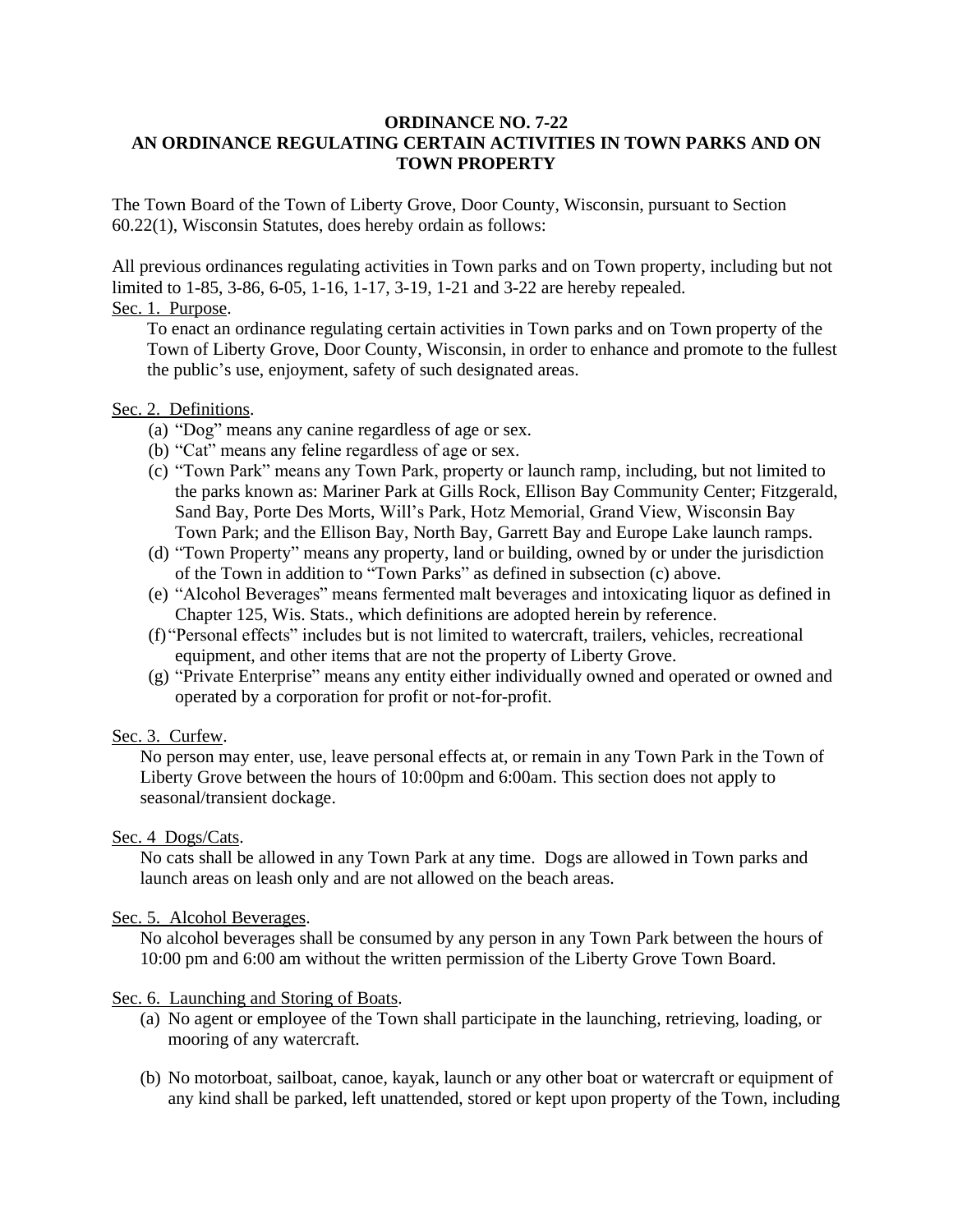any Town Park as specified above, other than in designated parking areas, such areas and times to be specified by written permission of the Town Board or its designee. Any watercraft or equipment left on Town property unattended or after the hours specified in Section 3 of this ordinance shall be subject to removal, towing charges, and fines to be paid by the owner as written in Section 9 of this ordinance.

### Sec. 7. Rental of Town Parks other than Ellison Bay Community Center.

Rental of the following parks is permitted by written permission of the Town Board of Supervisors of the Town of Liberty Grove or their designee: Gills Rock Park, Wills Park, Mariner Park at Gills Rock, and Fitzgerald Park. These parks will remain open to the public for general use. Fees to rent these parks applies and are listed in the Town's current fees schedule.

### Sec. 8. Operation and Launching of Boats in Ellison Bay Community Center.

No person shall operate or launch any motorboat, sailboat, canoe, launch or any other boat or watercraft of any kind within the swimming area of the Ellison Bay community Center. The swimming area is defined as the area bounded by the Community Center dock, a line from the northern tip of said dock in an easterly direction for a distance of 100 feet, thence southeast to the eastern edge of the Town of Liberty Grove property line, then west along the beach to the aforementioned Community Center dock.

### Sec. 9. Private Enterprise Operations

- (a) Private enterprises as defined in Section  $2(g)$  above shall not conduct any business in Town parks or in or on Town property except as specifically authorized by the Town board and provided in subsection (b) of this Section below.
- (b) Private enterprises as defined in Section 2(g) above may operate aquatic enterprises as outlined in Ordinance 9-21 in Town parks or in or on Town property provided all the necessary permits and proof of insurance are demonstrated and provided further that such private enterprise obtains the express written permission of the Town Board.

#### Sec. 10. Enforcement.

- (a) This ordinance may be enforced by the issuance of a citation to any violator of this ordinance by any Sheriff or Deputy Sheriff of the County of Door, State of Wisconsin, by any State of Wisconsin officer with police powers.
- (b) In the alternative, any forfeitures imposed by this ordinance may be sued for and recovered pursuant to Chapter 778, Wis. Stats., in the name of the Town of Liberty Grove.

# Sec. 11. Penalties.

Penalties for violations of provisions of this ordinance shall be not less than \$50 nor more than \$300 plus the costs and disbursements of prosecution, for any violation which occurs under the terms of this ordinance. Each violation of any section constitutes a separate offense.

#### Sec. 12. Conflicting Ordinances.

All ordinances in whole or in part of the Town of Liberty Grove which conflict with provisions of this ordinance are hereby repealed.

#### Sec. 13. Severance Clause.

If provisions of this ordinance are declared to be severable, and if any section, sentence, clause or phrase of this ordinance shall for any reason be held to be invalid or unconstitutional, such